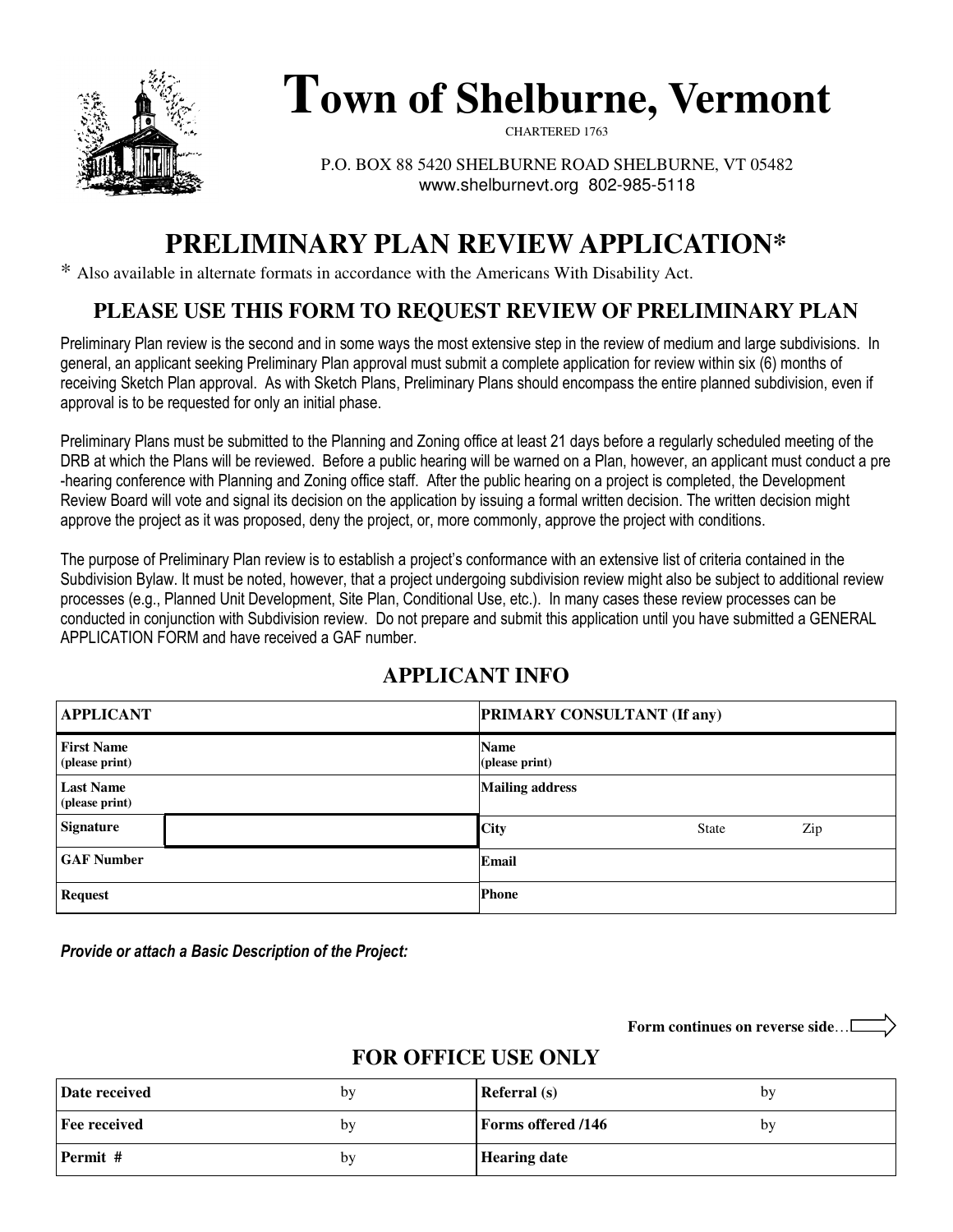#### **PROJECT INFO**

| <b>NATURE OF PROJECT</b> |  | <b>INFRASTRUCTURE</b> |  | <b>PLAN</b>          |  |
|--------------------------|--|-----------------------|--|----------------------|--|
| Is project Subdivision?  |  | Served by public road |  | Name of Preparer     |  |
| Re-subdivision?          |  | Public water service? |  | Date Plans Prepared  |  |
| Amendment?               |  | Public sewer service? |  | Date Sketch Approved |  |

| Does project propose single family lots only? | Does project propose commercial use only?     |
|-----------------------------------------------|-----------------------------------------------|
| Does project propose multi-family housing?    | Does project propose industrial use only?     |
| Does project propose elderly housing?         | Is project a Planned Unit Development?        |
| Does project propose PUDR in Rural District?  | Has applicant met w/ Reg'l Permit Specialist? |

## **PLANNING CRITERIA**

Applications for Preliminary plan review must meet criteria contained in the Subdivision bylaw. The Preliminary Plan review process will tend to function more smoothly when you provide thorough responses to the following items.

Describe or summarize and attach any evidence indicating the Preliminary Plan is in conformance with Shelburne's Comprehensive Plan.

Describe or summarize and attach any evidence indicating the Preliminary Plan is in conformance with applicable use, density and lot size, lot frontage and width, and other dimensional requirements.

Describe or summarize and attach any evidence indicating the Preliminary Plan is in conformance with other Zoning regulations.

Describe or summarize and attach any evidence indicating the Preliminary Plan is in conformance with the Planning Standards contained within Section 800 of the Subdivision regulations. At a minimum, such description or testimony must address whether:

...any land involved in the subdivision is unsuitable for subdivision due to flooding, steep slopes, ledge, or easements;

...the proposal includes due regard for the preservation and protection of existing features enumerated in the bylaw;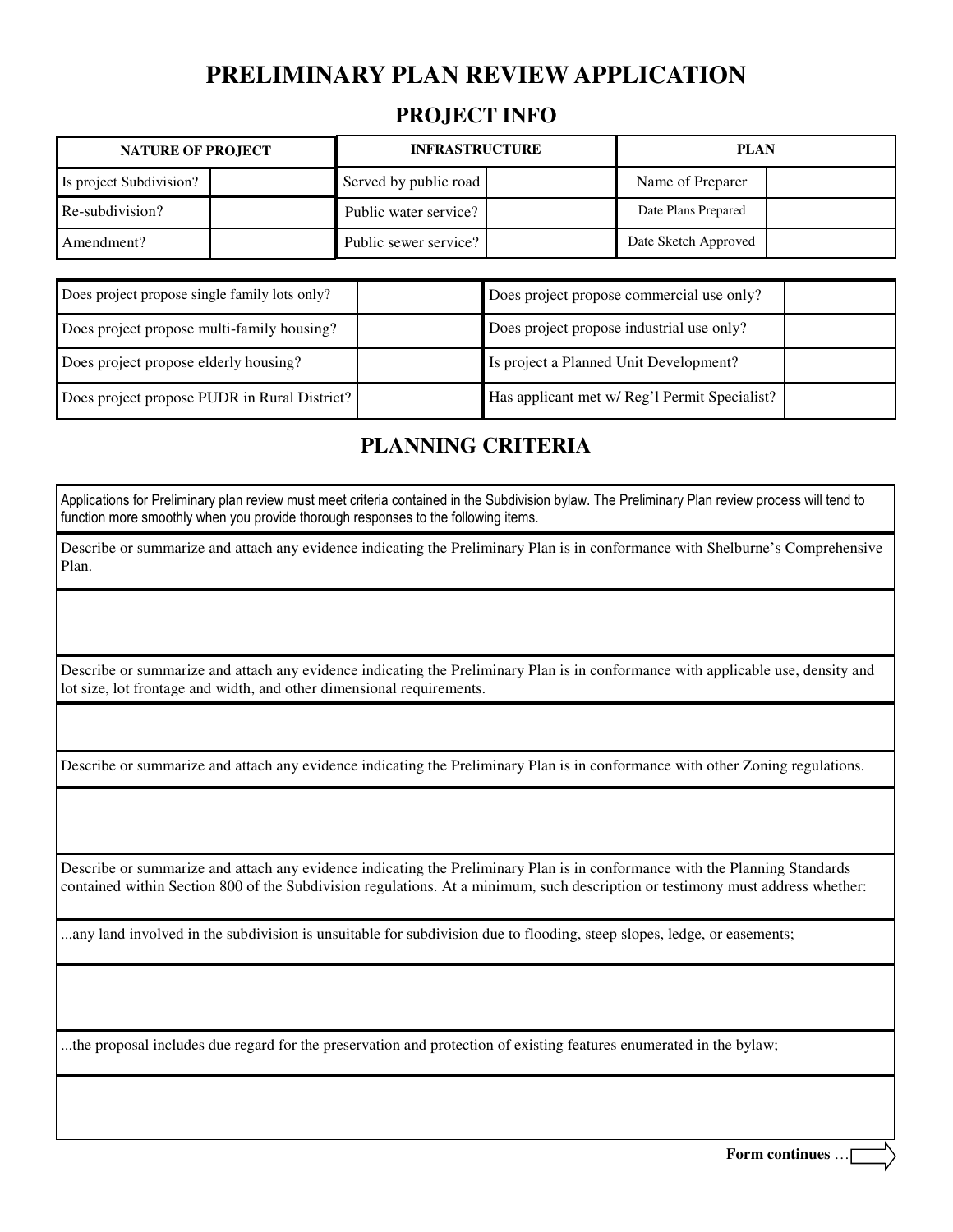#### **PLANNING CRITERIA CONTINUED**

Describe or summarize and attach any evidence indicating the Prelimianry Plan is in conformance with the Planning Standards contained within Section 800 of the Subdivision regulations. At a minimum, such description or testimony must address whether:

...the proposal includes sufficient open space

...the proposal includes adequate provision for the control of erosion prevention and sediment control during and after construction;

...the proposed development is compatible with surrounding properties

...the site is suitable for the proposed density;

...the proposal contains adequate provision for pedestrian traffic in terms of safety, convenience, connectivity, and access to points of destination and attractiveness;

...the anticipated tax return from the proposed development is equal to or exceeds the cost of anticipated municipal services and facilities directly attributable to the proposed development;

...there is sufficient water available for the reasonably foreseeable needs of the proposed development.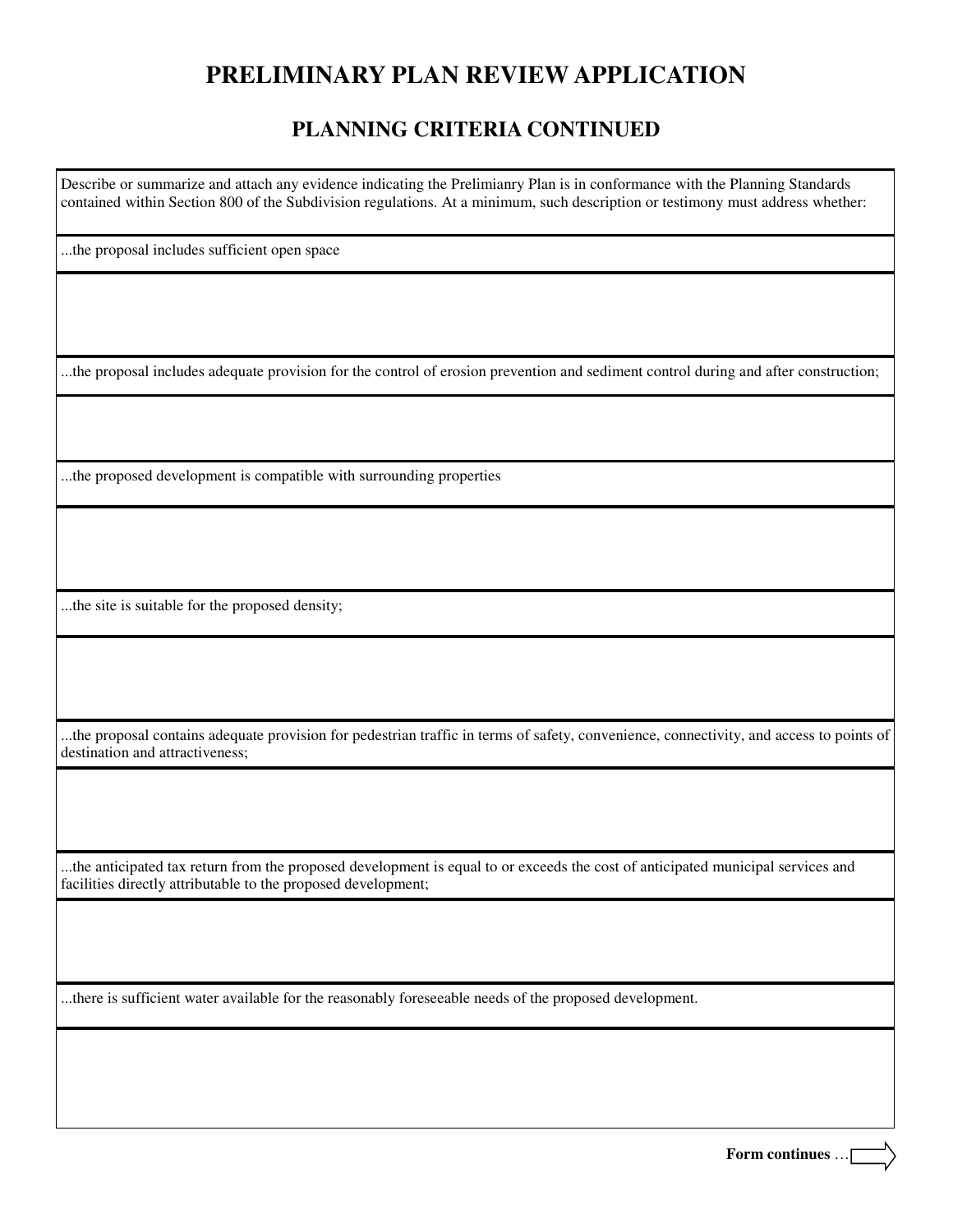#### **SITE PRESERVATION AND DESIGN CRITERIA**

Describe or summarize and attach any evidence indicating the Preliminary Plan is in conformance with the Site Preservation Standards contained within Section 810 and of the Subdivision regulations. At a minimum, such description or testimony must address whether:

...the design effects the preservation of site amenities such as historic sites and special natural features "insofar as possible ";

...grading, cutting, and filling are minimized through a design reflecting subdivision "in reasonable conformity to existing topography";

...the proposal would minimize exposure of excavated surfaces to prevent erosion and control sediments; and

...the proposal includes suitable street tree plantings.

...Describe or summarize and attach any evidence indicating the Preliminary Plan is in conformance with the Development Requirement and Design Standards contained within Section 900 and of the Subdivision regulations. At a minimum, such description or testimony must address whether the proposal provides for:

...properly designed streets and safe and adequate access;

...sidewalks, paths, and pedestrian access;

...properly designed lots;

...safe and reliable water service and fire protection (with details on fire hydrants);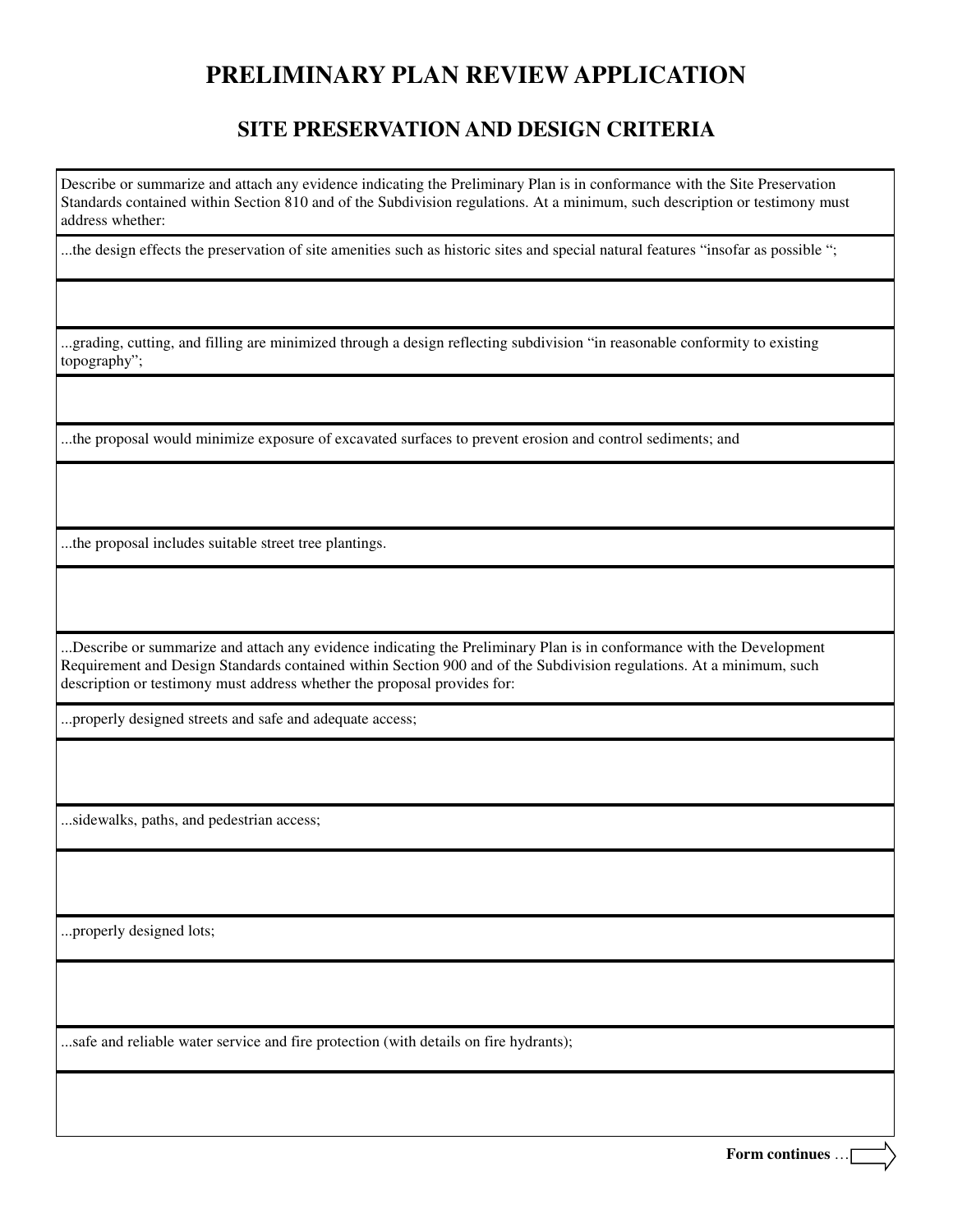#### **DESIGN CRITERIA CONTINUED**

Describe or summarize and attach any evidence indicating the Preliminary Plan is in conformance with the Development Requirement and Design Standards contained within Section 900 and of the Subdivision regulations. At a minimum, such description or testimony must address whether the proposal provides for:

...safe and reliable wastewater treatment;

...adequate outdoor lighting and buried utility services; and

...effective stormwater avoidance, detention, and treatment.

Unless addressed in response above, describe how water will be provided in the subdivision (describe in detail including size of lines, ownership, and number of hydrants).

Unless addressed in response above, describe how wastewater treatment will be provided in the subdivision (describe in detail including anticipated design flows, interfaces with public infrastructure, and ownership).

Unless addressed in response above, describe how stormwater management will be provided in the subdivision (describe in detail including location of detention facilities, rationale for sizing of detention facilities, and location of drainage discharge points).

Unless addressed in response above, describe how stormwater runoff is minimized through the use of natural drainage systems and on-site infiltration and treatment techniques and how soils best suited for infiltration are retained and that natural areas consisting of tree canopy and other native vegetation are preserved, preferably in contiguous blocks or linear corridors where feasible, for protection of the best stormwater management features identified in the site assessment.

Describe or summarize and attach any evidence indicating the lighting proposed within subdivision complies with the lighting section of the zoning bylaw.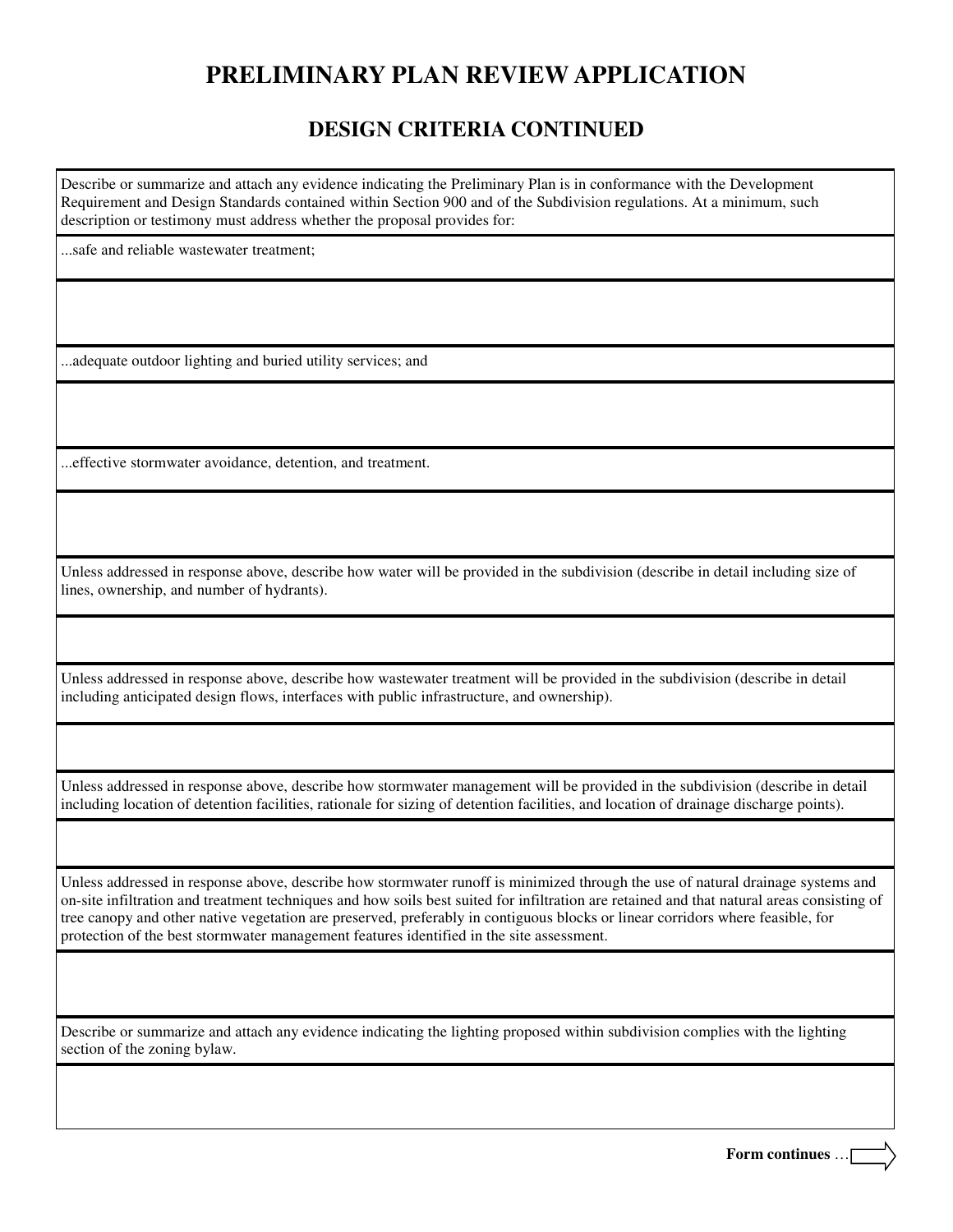## PRELIMINARY PLAN APPLICATION

#### NAMES AND ADDRESSES OF ADJOINING PROPERTY OWNERS

A list of list of current adjoining and cross-street property owners " must be submitted in conjunction with this application, along with a set of stamped and addressed envelopes including one for each adjoining and cross-street property.

| Adjoiner 1 | Adjoiner 5 |      |
|------------|------------|------|
|            |            |      |
|            |            |      |
|            |            |      |
|            |            |      |
| Adjoiner 2 | Adjoiner 6 |      |
|            |            | Name |
|            |            |      |
|            |            |      |
|            |            |      |
| Adjoiner 3 | Adjoiner 7 |      |
|            |            |      |
|            |            |      |
|            |            |      |
|            |            |      |
| Adjoiner 4 | Adjoiner 8 |      |
| Name       | Name       |      |
|            |            |      |
|            |            |      |
|            |            |      |

Use additional copies of this form as required ...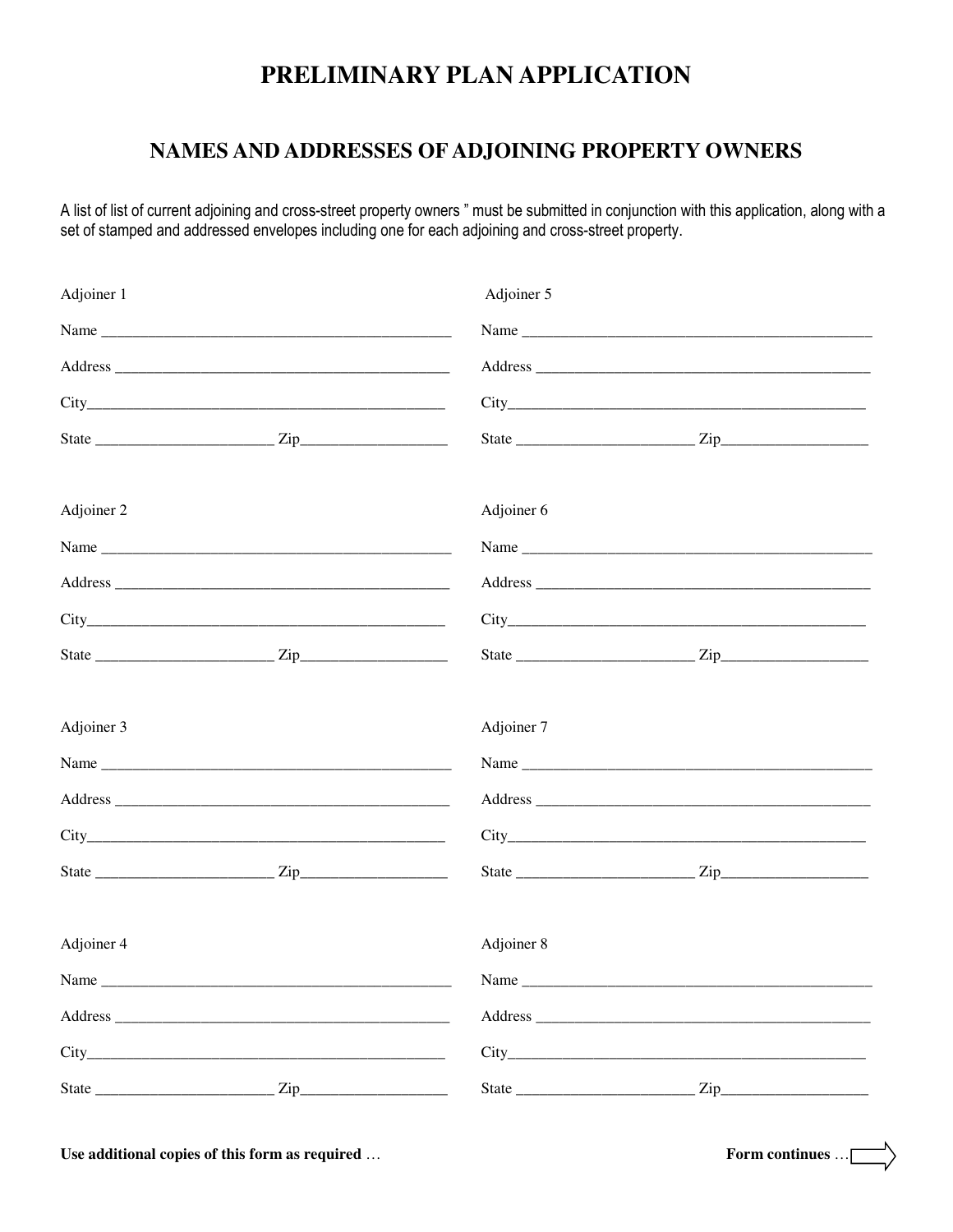### **PRELIMINARY PLAN CHECKLIST**

A ""Preliminary Plan Review Plan" must be submitted in conjunction with this application. The features depicted on such Plan, which must be produced at a scale of 1" - 100' (1:1,200) or larger, must include the following

- Proposed subdivision name or identifying title and the name of the Town.
- Name and address of owner of record, sub divider, and land surveyor of the Plat.
- Names of all subdivisions immediately adjacent and the names of owners of record of adjacent acreage.
- The provisions of the Shelburne Zoning Regulations or other Town Regulations applicable to the area to be subdivided.
- Total number of acres within the proposed subdivision, location of proposed lot lines, number of acres within each lot.
- The location of markers adequate to enable the DRB to readily locate and appraise the basic layout in the field. Unless an existing street intersection is shown, the distance along a street from one corner of the property to the nearest existing street intersection shall be shown.
- Water courses, wooded areas, geologic outcrops, and other existing physical features, including any endangered species, necessary wildlife habitat, and rare and irreplaceable natural areas identified pursuant to Section 810 of this Bylaw.
- All parcels of land proposed to be dedicated or reserved for public use and the conditions of such dedication or reservation.
- Location of all natural features or site elements to be preserved.
- Contour lines at intervals of 5feet of existing grades and of proposed grades where change of existing ground elevation will be 5 feet or more.
- The location and size of existing sewer and water mains (on the property or serving the property).
- The location and size of any existing culverts, drains, and stormwater treatment practices on the property or serving the property.
- Complete survey of subdivision tract by a licensed land surveyor.
- Location, names and widths of existing and proposed streets, private ways, sidewalks, curb cuts, paths, easements, parks and other public or privately maintained open spaces, as well as similar facts regarding adjacent property.
- Typical cross sections of the proposed grading, roadways and sidewalks.
- Landscaping Plan prepared by a qualified professional. (Landscaping plan submitted with associated Site Plan review may be used.)
- Details of proposed connection with existing water supply or alternative means of providing water supply to the proposed subdivision.
- Details of proposed connection with the existing sewage disposal system or adequate provision for on-site disposal of septic wastes.
- If on-site sewage disposal system is proposed, location and results of tests to ascertain subsurface soil, rock, and groundwater conditions.
- Date, true north point and numerical and graphic scale.

A "Preliminary Plan Review " application must also include the following:

- A vicinity map to show the relationship of the proposed subdivision to the adjacent properties and to the general surrounding area. The vicinity map shall show indication of the future probable street system of the surrounding area.
- List of waivers the subdivider desires from the requirements of these regulations.
- Designs of any bridges and culverts which may be required.
- A copy of any proposed covenants and/or deed restrictions which are intended to cover all or part of the subdivision.
- A prospectus describing the management organization or homeowner's association if one is proposed.
- Construction drawings of all proposed public improvements.
- Lots within the subdivision numbered in numerical order within blocks, and blocks lettered in alphabetical order.
- Proposals and/or offers concerning the manner in which open space, including park and recreational lands and school site areas, are to be dedicated, reserved, and/or maintained or payments proposed in lieu thereof.
- Documentation from the Town departments (Police department; Fire department; Highway department; Wastewater department; Water department; Town Manager's office; Elementary and High School; Recreation department; Natural Resources and Conservation Committee) that the subdivider's plans have been reviewed and are deemed acceptable or would be deemed acceptable upon adherence to clearly identified proposed conditions of approval. Any letters from the Shelburne Water Department Superintendent and the Shelburne Wastewater Superintendent should address whether: - adequate capacity exists for the proposed subdivision; and - if improvements and modifications are needed to accommodate the proposed subdivision, the subdivider's proposal to address these improvements and modifications is acceptable.
- A stormwater management plan, including provisions for minimizing and treating stormwater during construction and post-construction stormwater management systems. Any erosion prevention and sediment control and post construction stormwater management measures, treatment practices, and/or infrastructure shall meet the regulations and standards of the Vermont Department of Environmental Conservation, and any applicable Town regulations and standards. The stormwater management plan must identify the construction disturbance area and demonstrate that stormwater runoff is minimized through the use of natural drainage systems and on-site infiltration and treatment techniques. The plan shall also demonstrate that soils best suited for infiltration are retained and that natural areas consisting of tree canopy and other native vegetation are preserved, preferably in contiguous blocks or linear corridors where feasible, for protection of the best stormwater management features identified in the site assessment.